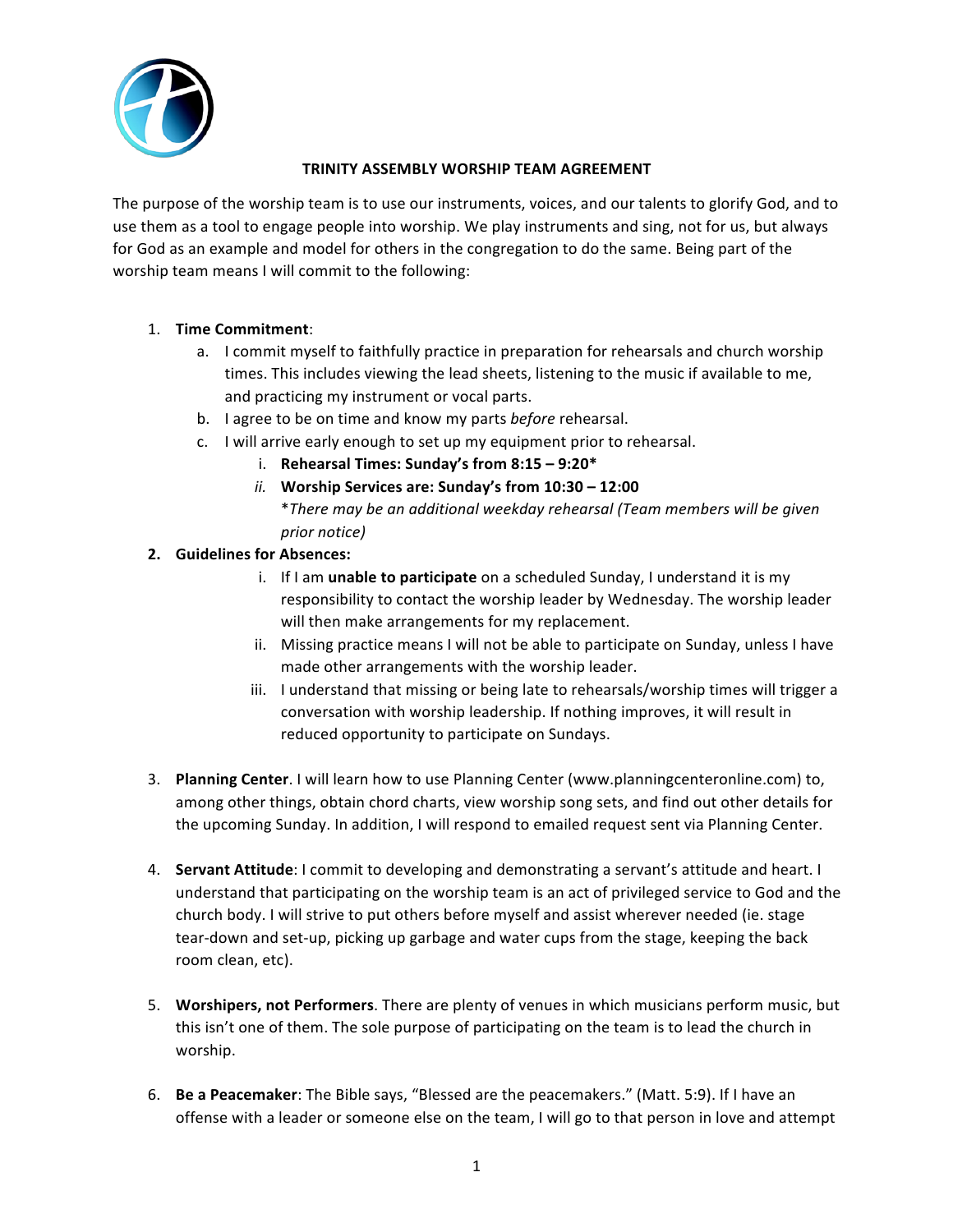

to work it out. If we are unable to work it out I may then approach the worship leader or a pastor on staff for assistance in resolving the issue.

- 7. **Committed Participation at Church**: As a regular attender, I commit to attending worship services at Trinity Assembly even when I am not playing/singing. I commit to participate in other aspects of church and body life as I am able, and to submit myself to the leadership of Trinity Assembly. From time to time, we will invite non-attenders to participate in the worship team as needed.
- 8. **Spiritual Maturity**: I understand that serving and leading in worship requires that I have an ongoing relationship with Jesus Christ. I commit to seek a deeper and relationship with Jesus Christ as a follower of Him.
- 9. **Testimony outside the church**: The Bible calls Christians to be a light in this world of darkness. As part of the worship team I will commit to interact & behave in a godly way; including being examples to others in the church through my personal life. I will not be involved in any behavior that doesn't reflect a godly life.
- 10. **Dress code**: At Trinity Assembly, we desire the congregation to "come as you are". So, our style of clothing is generally casual. Wear clothing that doesn't distract from worshipping God.
	- a. Men: I will wear clothing that isn't stained, ripped, or otherwise unkempt.
	- b. Ladies: I will refrain from wearing any revealing or distracting clothing anything too tight (i.e. leggings & yoga pants) or bears too much skin. (i.e. no low necklines, no seethrough clothing, and hems of skirts and shorts need to be to the knee, since we are higher up on stage than the congregation and they look "up" to us. Also, if you are a hand-raiser please make sure your shirt/blouse and pants/skirt meet in the middle and there is no gap!)

*I* have read and will abide by the Trinity Assembly Worship Team agreement

| $\sim$ |  |
|--------|--|
|        |  |

Printed Name \_\_\_\_\_\_

#### **WORSHIP TEAM ONBOARDING PROCESS**

1. Sign the agreement and complete the application. Email or hand it to a worship leader at church.

2. A worship team member will contact you for a short phone interview.

3. If it sounds like you're a good fit, you will audition with the band

4. Upon a successful audition, you will complete a 90-day trial period which verifies your commitment and compatibility.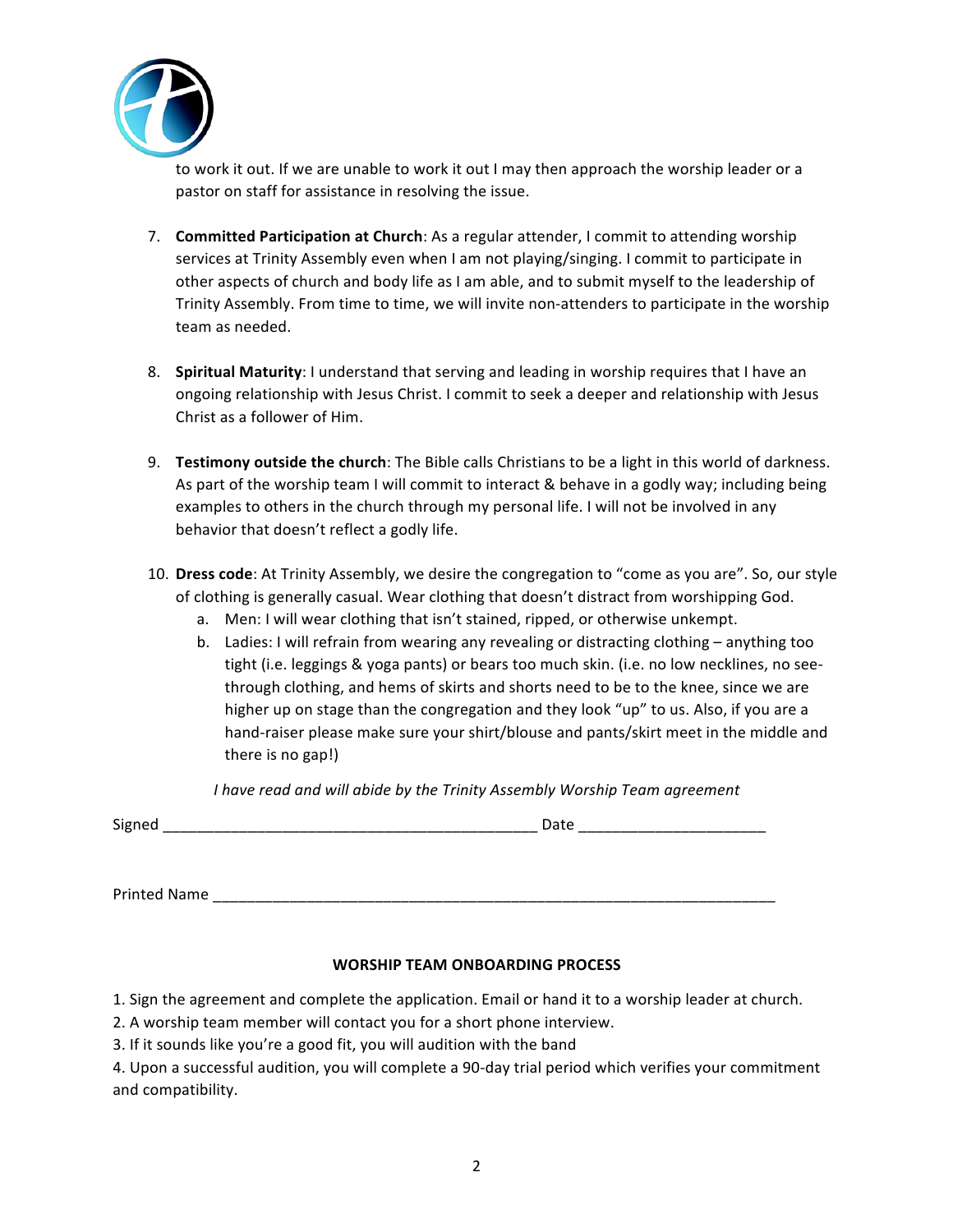

# **WORSHIP TEAM APPLICATION**

| <b>Contact Information</b>                                                                              |                       |                        |        |                  |               |  |  |  |
|---------------------------------------------------------------------------------------------------------|-----------------------|------------------------|--------|------------------|---------------|--|--|--|
| Full Name:                                                                                              |                       |                        |        |                  |               |  |  |  |
|                                                                                                         |                       |                        |        |                  |               |  |  |  |
| Address:                                                                                                |                       |                        |        |                  |               |  |  |  |
|                                                                                                         | <b>Street Address</b> |                        |        | Apartment/Unit # |               |  |  |  |
|                                                                                                         |                       |                        |        |                  |               |  |  |  |
|                                                                                                         | City                  |                        |        | State            | ZIP Code      |  |  |  |
| Phone:                                                                                                  | $\mathcal{L}$         |                        |        | Email:           |               |  |  |  |
| <b>Additional Information</b>                                                                           |                       |                        |        |                  |               |  |  |  |
|                                                                                                         |                       |                        |        |                  |               |  |  |  |
| Position(s) applied for:<br>Vocals                                                                      | $\perp$               | <b>Electric Guitar</b> | $\Box$ | <b>Bass</b>      | $\Box$ Other: |  |  |  |
| $\Box$<br>Keys                                                                                          | $\Box$                | <b>Acoustic Guitar</b> | $\Box$ | Drums            |               |  |  |  |
| How long have you attended Trinity Assembly? ___________________________________                        |                       |                        |        |                  |               |  |  |  |
|                                                                                                         |                       |                        |        |                  |               |  |  |  |
| Have you accepted Jesus Christ as your Savior? $\Box$ Yes $\Box$ No                                     |                       |                        |        |                  |               |  |  |  |
| Do you represent Christ faithfully outside of church (work, school, social media)? $\Box$ Yes $\Box$ No |                       |                        |        |                  |               |  |  |  |
| Tell us about your musical skills and background:                                                       |                       |                        |        |                  |               |  |  |  |
|                                                                                                         |                       |                        |        |                  |               |  |  |  |
|                                                                                                         |                       |                        |        |                  |               |  |  |  |
|                                                                                                         |                       |                        |        |                  |               |  |  |  |
| Tell us why you want to serve on the worship team:                                                      |                       |                        |        |                  |               |  |  |  |
|                                                                                                         |                       |                        |        |                  |               |  |  |  |
|                                                                                                         |                       |                        |        |                  |               |  |  |  |
|                                                                                                         |                       |                        |        |                  |               |  |  |  |